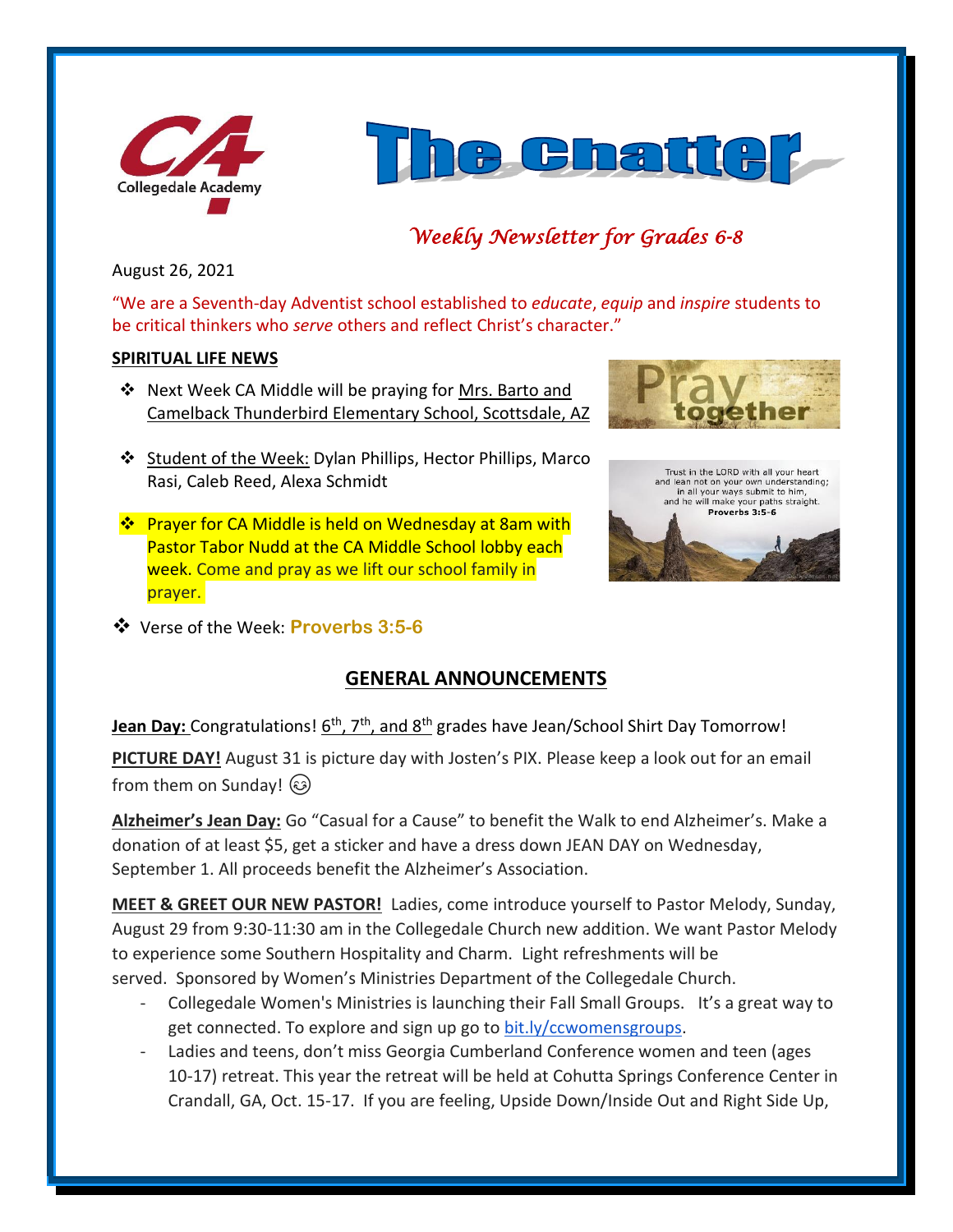then this conference is for you. Early Bird Registration ends Sept. 1. For more info, call or text Geri Burt 828-691-5206.

**PFE:** We have space in our K-8 Partnering for Eternity program. More details are included for this multi-generational program that offers a \$30/visit scholarship in the attachment.

Please contact our coordinator, Kelly Myers, to enroll - [collegedale.pfe@collegedaleacademy.com.](mailto:collegedale.pfe@collegedaleacademy.com)

We have 55- 60 spots remaining for the 21-22 school year.

Home & School meeting coming up! Check out when below!

#### **PRINCIPAL'S LUNCH**

#### Wednesday, September 1 – Names who begin with: Am-Ar

Amelie Lopez, Amelie Mota, Andrew Poarch, Andrew Bisson, Andrew Lindquist, Annika Shaw, Arina Kulyagina, Aleigh Barto, Adriel Lewis



*Cheese Pizza will be provided along with other snacks. Please let us know two days ahead if your child has any allergies!*

## **HOT LUNCHES – Schedule A**

Please remember that your child's lunch/drink accounts should be paid prior to them ordering a lunch. Please give cash/check to Mrs. Reed at the front desk. Checks should be made out to 'Collegedale Academy' (spelled out please). You may pay in an individual bases or pay a set amount ahead of time. Remaining balance on your account at the end of the year will be refunded to you**. If your child will be late getting to school and needs a lunch, please call the front office to order one before 8:15am. Thank you!** 

Meal Schedule Week A: Monday – Hotdog & Fruit Tuesday – Bean Burritos & Fruit Wednesday – Pizza Thursday – Spaghetti w/Broccoli Friday – Hoagie w/cheese & Fruit



Meal Schedule Week B: Monday – Mac n Cheese / Nuggets Tuesday – Bean Burritos & Fruit Wednesday – Pizza Thursday – Fettuccine w/Broccoli Friday – Griller w/cheese & Fruit

Drink options: water bottle, 2% Milk, Orange Juice, Lemonade – every day, plus Chocolate Milk – Friday. Kim Lighthall is our Lunch Coordinator. You may email her at [klighthall@collegedaleacademy.com](mailto:klighthall@collegedaleacademy.com) for any lunch account information.

**Keep in mind that there is NO HOT LUNCH available when we have a 2-hour delay. Please have your child bring their own lunch. Thank you!**

## **ATHLETICS**

**Sports** – Coach Jeff Morris – [jmorris@collegedaleacademy.com](mailto:jmorris@collegedaleacademy.com) [Cross Country](https://www.collegedaleacademy.com/wp-content/uploads/2021/08/2021-2022-Cross-Country-Schedule.pdf) Schedule [Tennis Schedule](https://www.collegedaleacademy.com/wp-content/uploads/2021/08/2021-2022-Tennis-Schedule.pdf)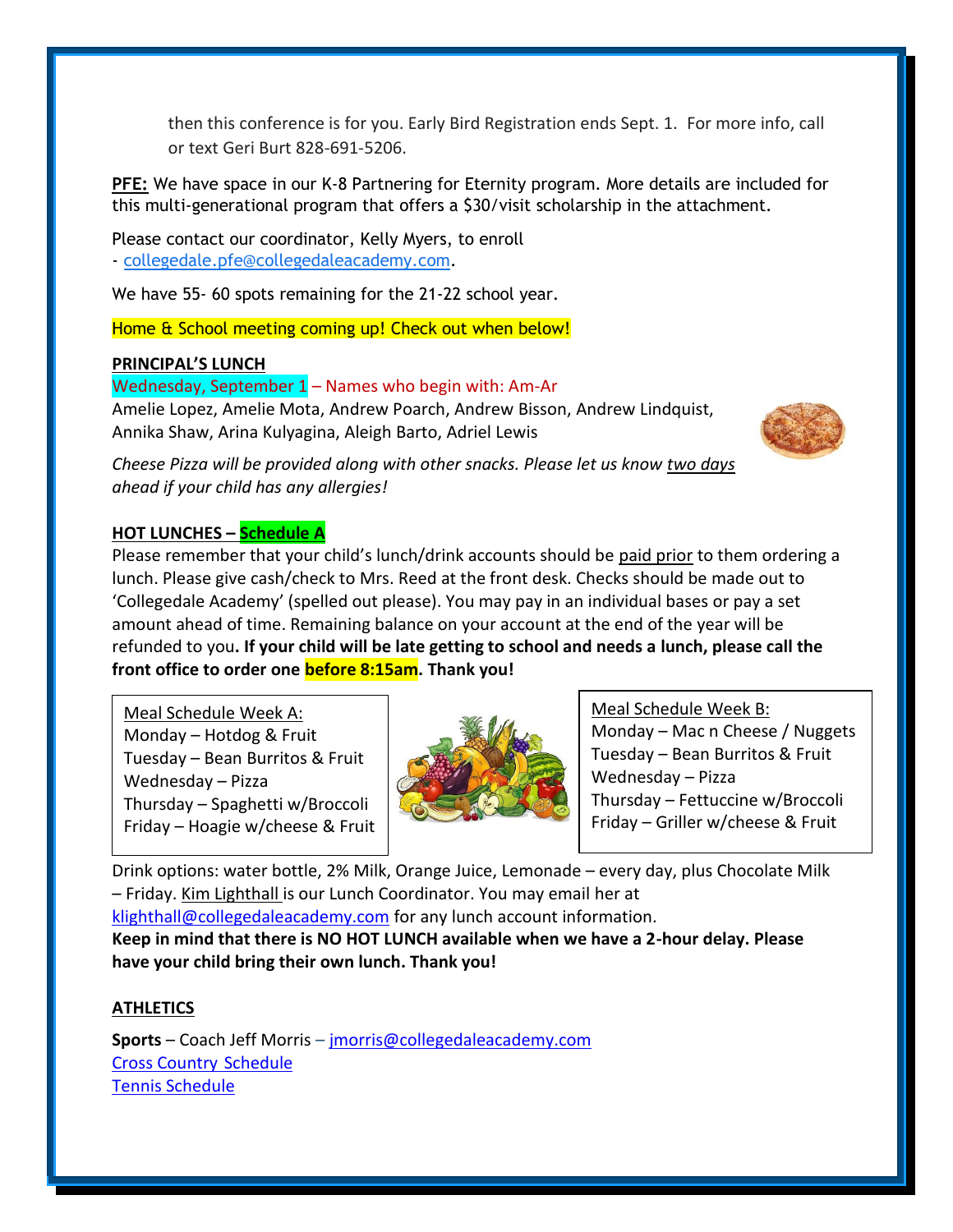#### **MUSIC**

**Caroliers and Handbells –** Holly Greer – [hgreer@collegedaleacademy.com](mailto:hgreer@collegedaleacademy.com)

**Orchestra –** Tami King – [tking@collegedaleacademy.com](mailto:tking@collegedaleacademy.com)

**Band –** Greg Lindquist - [glindquist@collegedaleacademy.com](mailto:glindquist@collegedaleacademy.com)

# **HOME & SCHOOL**

There will be valuable information and updates on the page throughout the year!

**CA Car Magnets and Stickers** are available for purchase at the front office. Magnets: \$5.00; Stickers: \$2.00 (cash or check please)

## **Support Collegedale Academy when you shop at Amazon!**

Select Collegedale Academy as your Charitable Organization and earn cash for our school. AmazonSmile is available at [smile.amazon.com](https://smile.amazon.com/ref=smi_se_saas_lsmi_smi) on your web browser and can be activated in the Amazon Shopping app for iOS and Android phones. When you shop at AmazonSmile they will donate 0.5% of your eligible purchases to the charitable organization of your choice. You can choose from over one million organizations to support.

## **BOX TOPS**

Support us by 'giving' online ([www.boxtops4education.com\)](http://www.boxtops4education.com/) or through their app by scanning your receipts. Our school highly benefits from this! **Thank you!**

# **CA MIDDLE ASSISTANT REGISTRAR**

Debbie Reed - **[dreed@collegedaleacademy.com](mailto:dreed@collegedaleacademy.com) Office Phone:** 423-396-3020

## **School Closings**

When the school closes due to weather or other events, parents and guardians will be notified by text and email. We will be listed on news stations as Collegedale Academy. Please note that we do not have hot lunch available when there is a two-hour delay.

## **SCHOOL COUNSELOR**

Amanda Ancheta - [aancheta@collegedaleacademy.com](mailto:aancheta@collegedaleacademy.com)

## **CALENDARS**

2021-2022 [Overview Calendar](https://www.collegedaleacademy.com/wp-content/uploads/2021/07/2021-22-Overview-Calendar-middle.pdf)

<https://www.collegedaleacademy.com/cams-calendar/>

*Visit our website* [collegedaleacademy.com](https://www.collegedaleacademy.com/) *for more information such as our school calendar, announcements, forms, and other resources.*



<https://www.collegedaleacademy.com/cams-newsletter/>